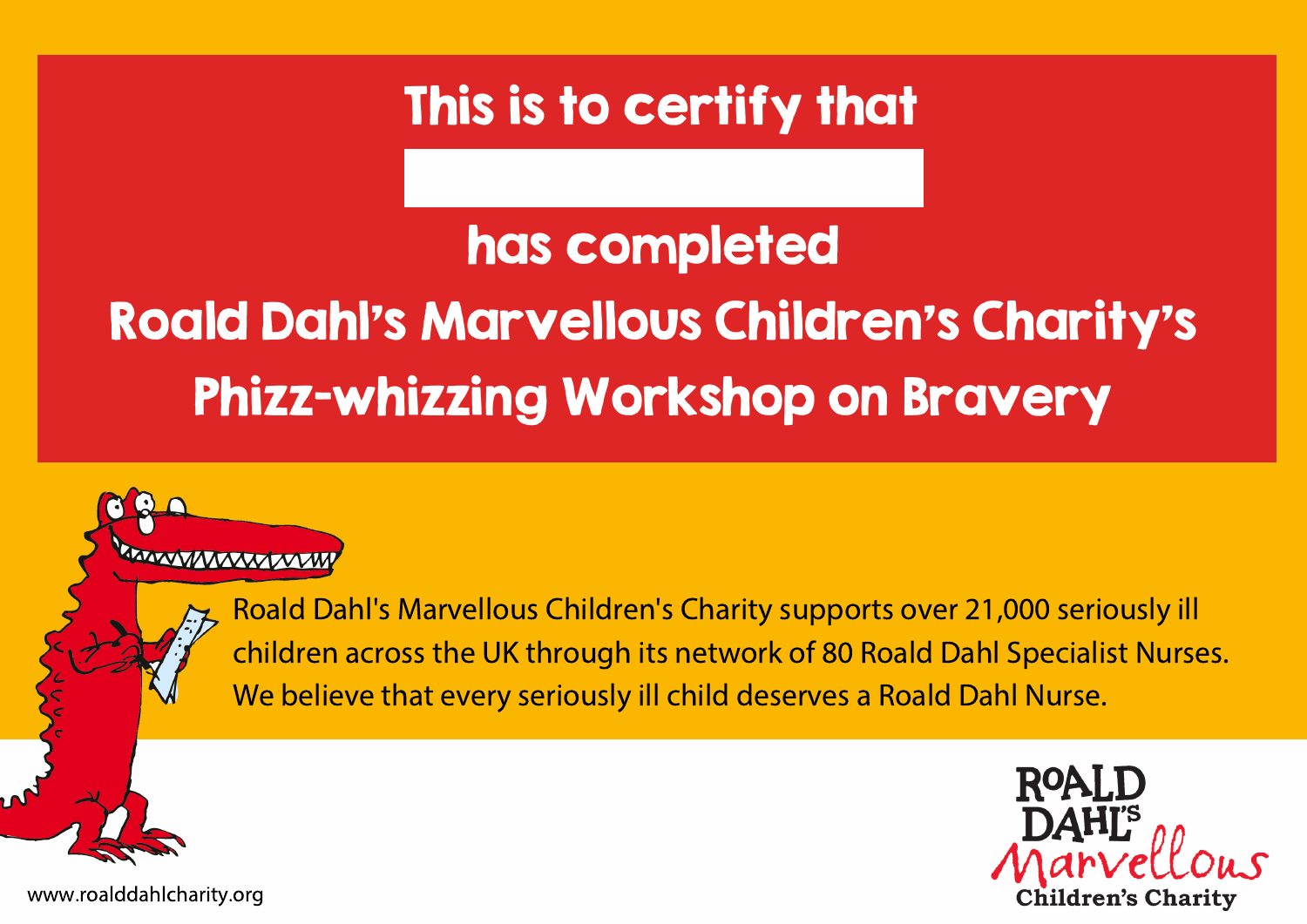## has completed Roald Dahl's Marvellous Children's Charity's Phizz-whizzing Workshop on Empathy

Roald Dahl's Marvellous Children's Charity supports over 21,000 seriously ill children across the UK through its network of 80 Roald Dahl Specialist Nurses. We believe that every seriously ill child deserves a Roald Dahl Nurse.



www.roalddahlcharity.org

**RAAXWAAXAZXXW**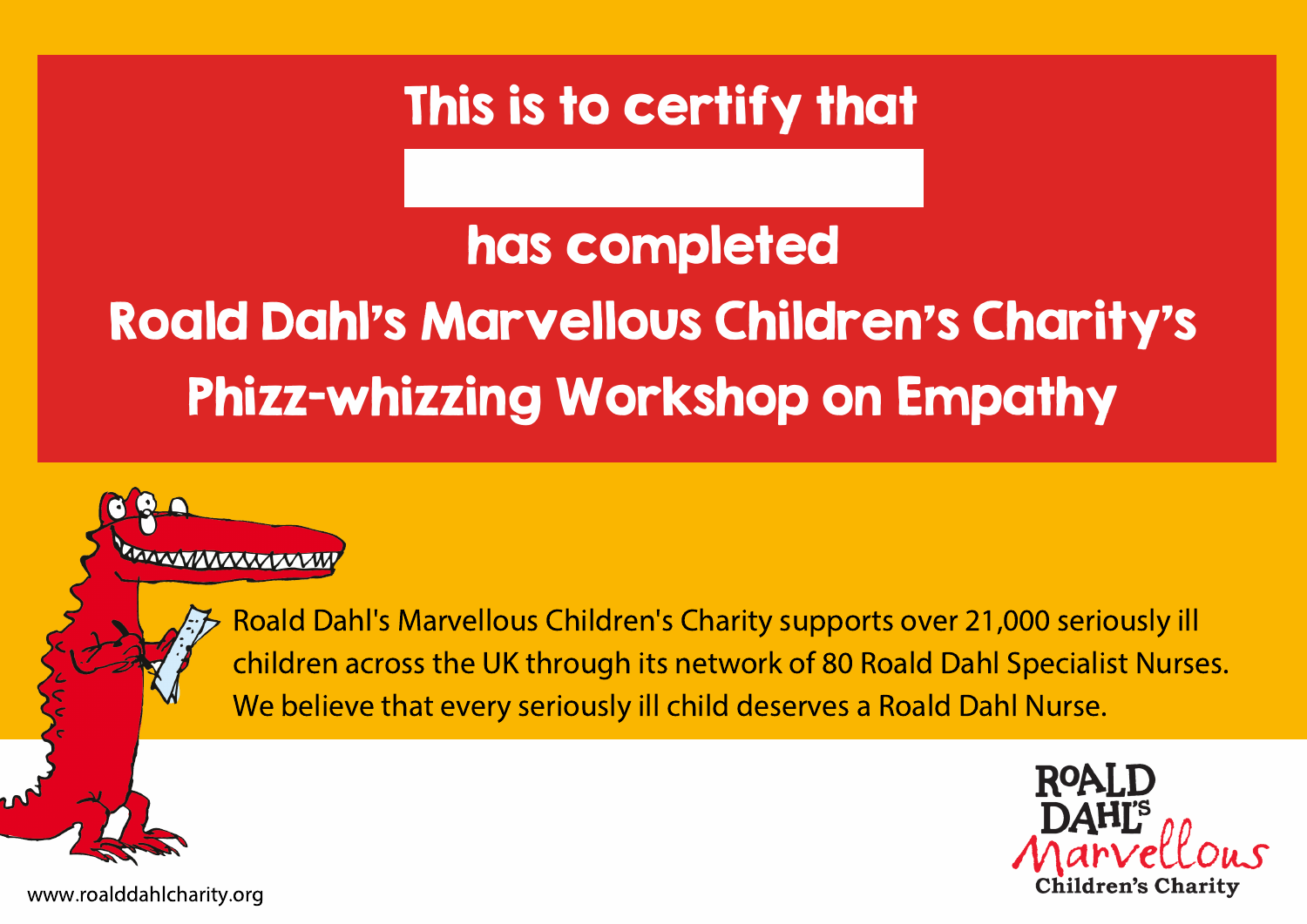## has completed Roald Dahl's Marvellous Children's Charity's Phizz-whizzing Workshop on Resilience

**RAWAY MAXXY XXXII** 

Roald Dahl's Marvellous Children's Charity supports over 21,000 seriously ill children across the UK through its network of 80 Roald Dahl Specialist Nurses. We believe that every seriously ill child deserves a Roald Dahl Nurse.

www.roalddahlcharity.org